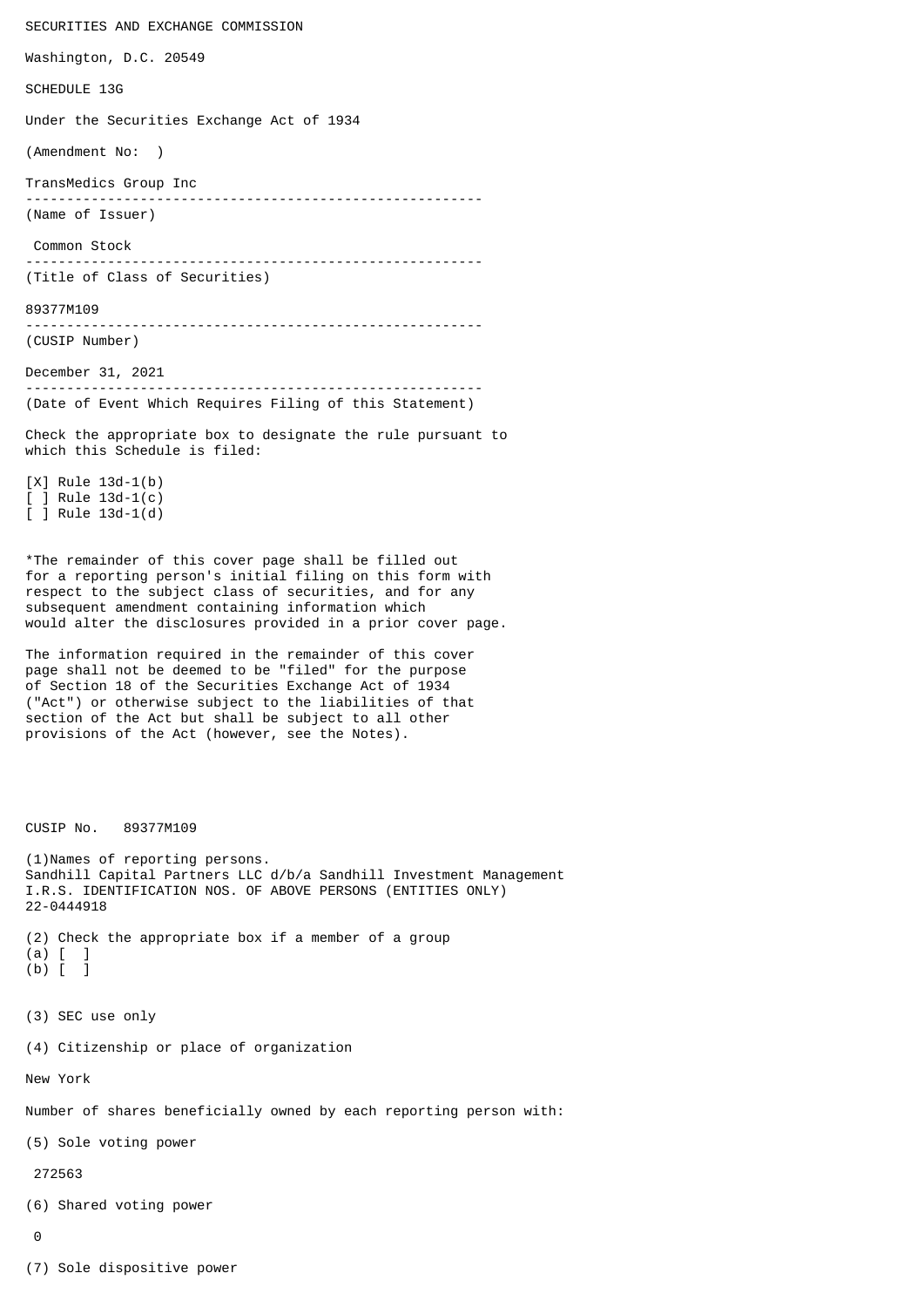```
 1805518
```
(8) Shared dispositive power

```
\boldsymbol{\Theta}(9) Aggregate amount beneficially owned by each reporting person
  1805518
(10) Check if the aggregate amount in Row (9) excludes certain shares
(11) Percent of class represented by amount in Row 9
 6.5%
(12) Type of reporting person
IA
Item 1.
Item 1(a) Name of issuer:
           -----------------------------------------------------------------------
TransMedics Group Inc
Item 1(b) Address of issuer's principal executive offices:
-----------------------------------------------------------------------
200 MINUTEMAN ROAD
ANDOVER MA 01810
Item 2.
2(a) Name of person filing:
              ----------------------------------------------------------------------
Sandhill Capital Partners LLC d/b/a Sandhill Investment Management
2(b) Address or principal business office or, if none, residence:
                                                                -----------------------------------------------------------------------
40 Fountain Plaza, Suite 1300, Buffalo, NY 14202
2(c) Citizenship:
                   --------------------------------------------------------------------
 New York, USA
2(d) Title of class of securities:
                                         -------------------------------------------------------------------
 Common Stock
2(e) CUSIP No.: 89377M109
Item 3.
If this statement is filed pursuant to Rules 13d-1(b), or 13d-2(b) or (c),
check whether the person filing is a:
[ ] Broker or dealer registered under Section 15 of the Act;
  \overline{)} Bank as defined in Section 3(a)(6) of the Act;
\overline{[} ] Insurance company as defined in Section 3(a)(19) of the Act;
[ ] Investment company registered under Section 8 of the
Investment Company Act of 1940;
[0, 1] An investment adviser in accordance with Rule 13d-1(b)(1)(ii)(E);
[ ] An employee benefit plan or endowment fund in accordance with
             Rule 13d-1(b)(1)(ii)(F);
```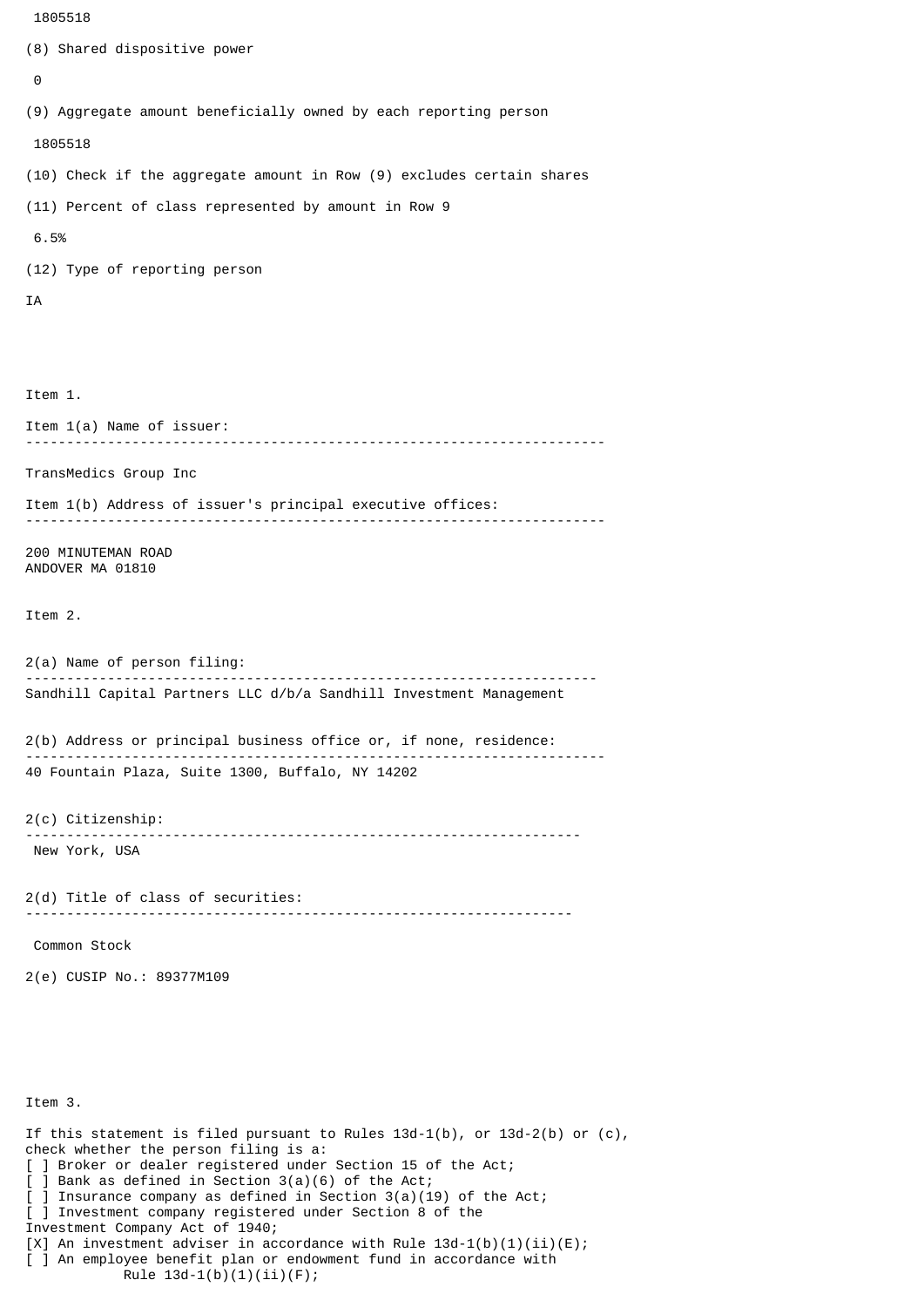[ ] A parent holding company or control person in accordance with Rule  $13d-1(b)(1)(ii)(G);$ [ ] A savings associations as defined in Section 3(b) of the Federal Deposit Insurance Act (12 U.S.C. 1813); [ ] A church plan that is excluded from the definition of an investment company under section  $3(c)(14)$  of the Investment Company Act of 1940; [ ] A non-U.S. institution in accordance with Rule  $240.13d-1(b)(1)(ii)(J);$ [ ] Group, in accordance with Rule  $240.13d-1(b)(1)(ii)(K)$ . If filing as a non-U.S. institution in accordance with Rule 240.13d-1(b)(1)(ii)(J), please specify the type of institution: Item 4. Ownership Provide the following information regarding the aggregate number and percentage of the class of securities of the issuer identified in Item 1. Amount beneficially owned: 1805518 Percent of class

6.5%

Number of shares as to which such person has:

Sole power to vote or to direct the vote

272563

Shared power to vote or to direct the vote

 $\Omega$ 

Sole power to dispose or to direct the disposition of

1805518

Shared power to dispose or to direct the disposition of

 $\Theta$ 

## Item 5.

Ownership of 5 Percent or Less of a Class. If this statement is being filed to report the fact that as of the date hereof the reporting person has ceased to be the beneficial owner of more than 5 percent of the class of securities, check the following [ ].

Item 6. Ownership of More than 5 Percent on Behalf of Another Person Item 7. Identification and Classification of the Subsidiary Which Acquired the Security Being Reported on by the Parent Holding Company or Control Person. Item 8. Identification and Classification of Members of the Group Item 9. Notice of Dissolution of Group Item 10. Certifications By signing below I certify that, to the best of my knowledge and belief, the securities referred to above were acquired and are held in the ordinary course of business and were not acquired and are not held for the purpose of or with the effect of changing or influencing the control of the issuer of the securities and were not acquired and are not held in connection with or as a participant in any transaction having that purpose or effect.

## Signature.

After reasonable inquiry and to the best of my knowledge and